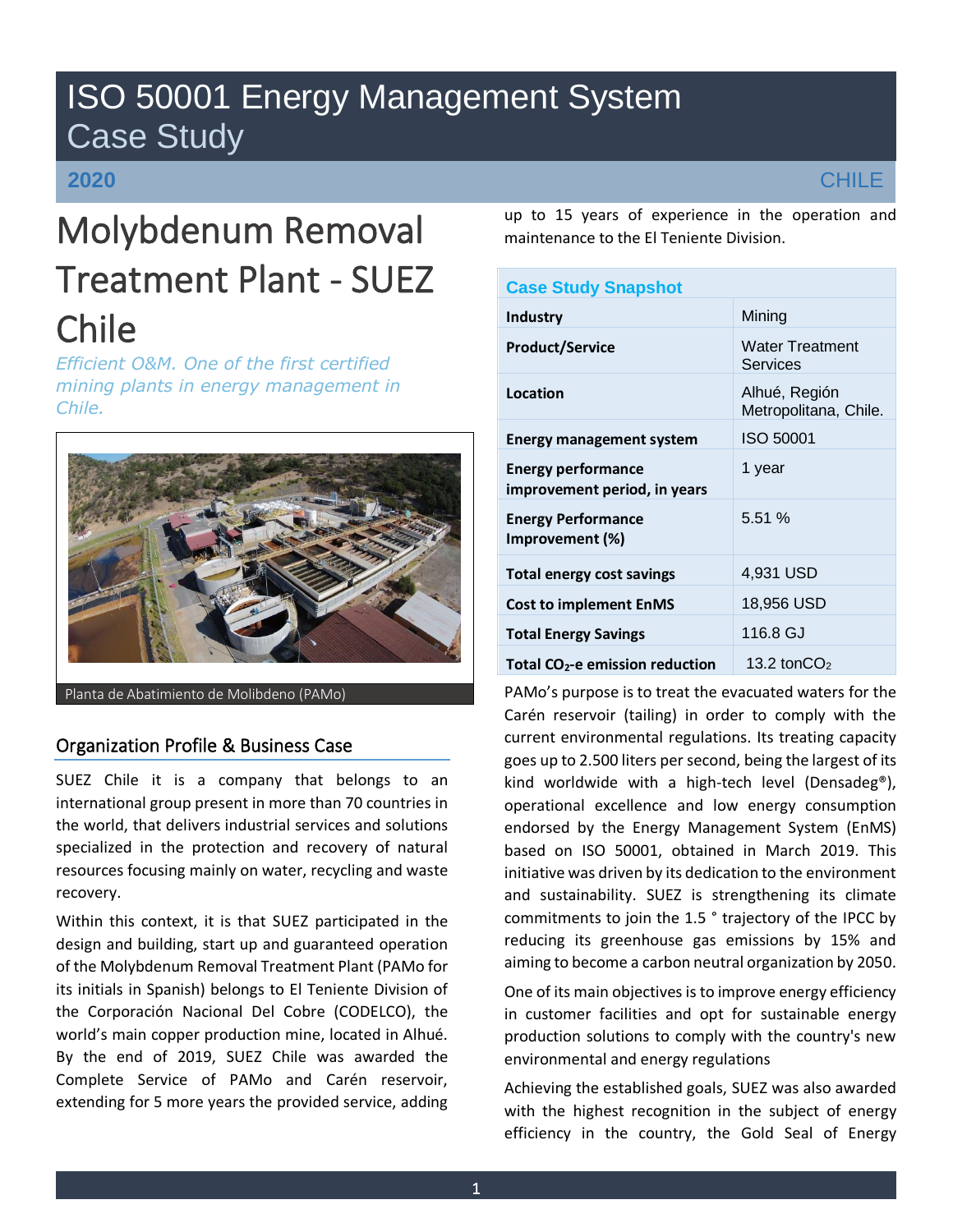Efficiency, delivered by the Ministry of Energy: Energy Sustainability Agency, leading organizations in this matter of the country.



The energy management at PAMo has become a founding pillar for its workers, creating an energetic and sustainability culture not only at site but also within the organization transversely. This is how measuring carbon footprints has been proposed in SUEZ headquarters in Las Condes and SERPRAM for the year 2020.

The above, thanks to the international organization guidelines, consisting in a firm commitment with the circular economy principles as a model to boots energy efficiency and help the environment.

*"To have accomplished with ISO 50001 and to achieve energy savings of over 30,000 kWh revitalizes out environmental commitment and the energy sustainability of the country"*

— Juan Rafael Espinoza, Head of Plant.

## Business Benefits

The Energy Management System implementation in PAMo actively begins in 2018 with the purpose of stand out as a company based on its strong commitment to sustainability, in that line is that despite not owning the plant, SUEZ believes that operation and maintenance are the fundamental pillars for the country's future energy policy.

This had a cost of \$USD 18,309 and implemented through an external energy efficiency expert consultant with vast experience that concluded with the awarded certification in March 2019.

In terms of the time associated with the critical staff involved in the EnMS, this was from half a year to a year. This did not consider an extra cost because the development of the activities of energy management were described in their respective job profiles as well as in their roles and responsibilities.

The benefits gained in terms of energetic performance reached 5.51% that translates in savings of 32,449 kWh within a year that equals to \$USD 4,931. All of this meant a carbon footprint reduction of 13 tons of  $CO<sub>2</sub>$  associated with energy consumption.

On the other hand, it is worth mentioning that 18 workers, which are the pillar of the EMS, operate PAMo. One of the benefits brought by the energy management is to create an energy reality awareness that can be transferred to each family. SUEZ has verified a notorious commitment of the workers with energy efficiency, which is demonstrated in the constant concern for improvements in their work environment and personal life. This has also translated into the interest of other professionals to become members of the SUEZ team and apply for job offers in the company that include energy efficiency as a hallmark in the profiles of each relevant position.

In addition, certification has proven to be a benefit of utility when it comes to attracting customers and / or renewing contracts with clients, such as the recent renewal of the contract for a period of 5 years in PAMo. Thus, a factor of differentiation or competitive advantage has been established, which highlights SUEZ over its competitors

# Plan

PAMo's energy management begins in the year 2016, with an external energy audit in order to identify as a diagnosis, which are the gaps that could be considered for an EnMS implementation based on ISO 50001. Since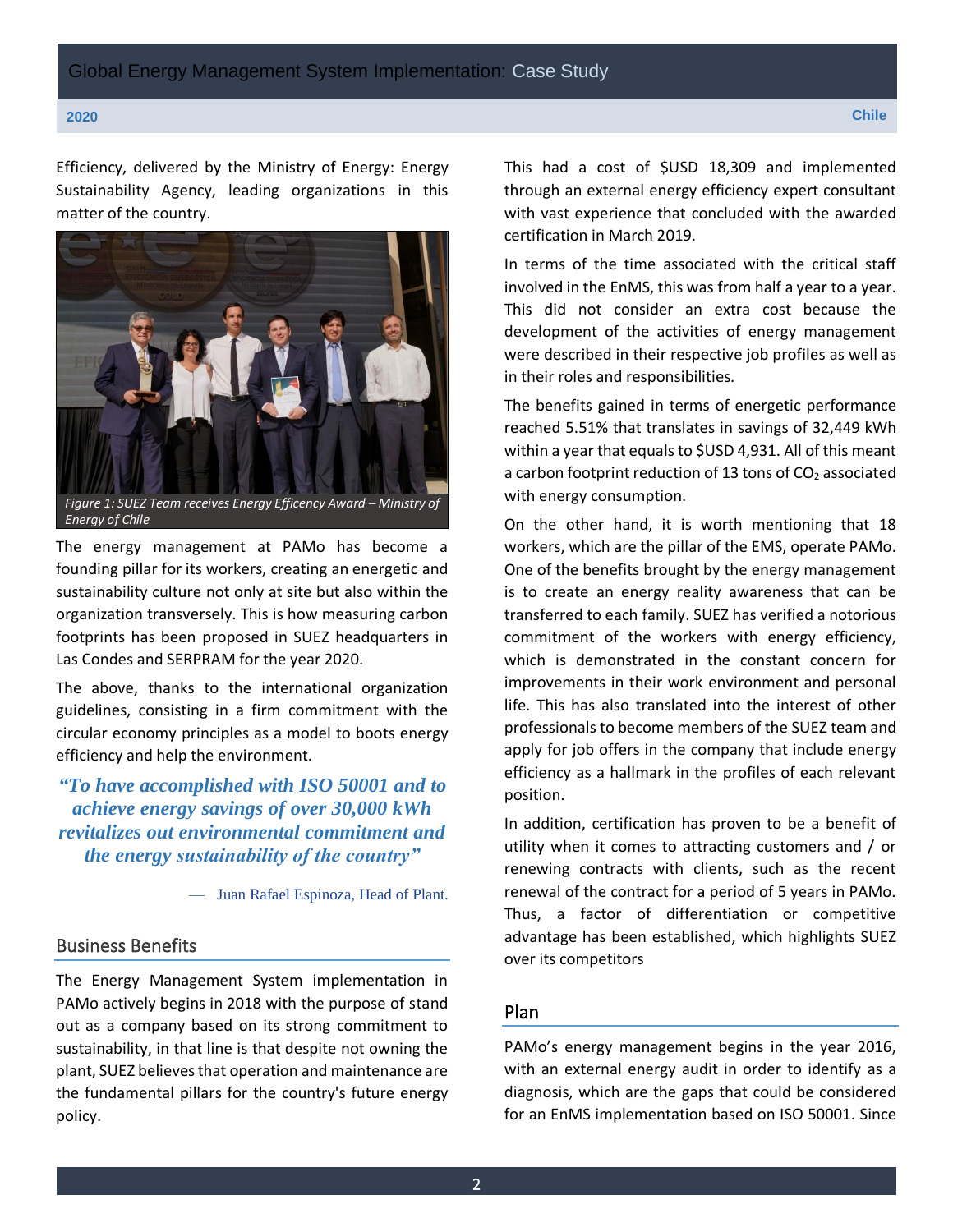then, the process begins and it is intensely executed during 2018.

To accomplish this process, Senior Management of the company, the Operation and Maintenance Director of SUEZ Chile, forms an energy management committee. Within this context, ISO 50001 certification became one of the main objectives for management, so enough resources are committed in order to achieve the main goal, thus aligning with the main guidelines of the group that in 2014, Spain has already certified over 20 sites of different areas associated with water treatment. Therefore, PAMo's certification becomes a milestone and an initiative for SUEZ in Latin America and the world.

The energy management system made it possible to reinforce SUEZ's compliance associated with its proposed sustainability guidelines and goals, contributing to the reduction of the carbon footprint associated with energy consumption and to its organizational strategy of becoming carbon neutral.

## **Energy Planning**

After making a strong commitment with the implementation and the commitment shown by Operation and Maintenance Management as senior management of a supporting team associated with Energy Management, an Energy Policy is enforced that guards SUEZ Chile's guidelines in relation with Energy Efficiency (EE) and operational excellence of its services. Meanwhile, thanks to the resources provided, the Energetic Review process begins executed by the EE specialists hired for this purpose. In order to obtain concrete information of the energy consumption, data was gathered in site from the electric cabinets since PAMo only had general energy meters(for billing) and an unclear distribution of their main consumers through boards.

The results indicate that, the plant is the major electricity consumer, and that 90% of the energy is used in the treatment process. This consists of three main areas: Sludge line that pumps and dehydrates the sludge; water line associated to the mixers and drainage; and chemicals for the pretreatment and neutralization.

A 61% of the total consumption being used by the sludge line, plus the water line adds up to 90% of the total energy consumption, pinpointing them as the priority to find improvement opportunities given their consumption significance.



Since this data was taken spot on measurement from the cabinets, for 2019 it was established as an objective to install power meters that will allow making a more broken down and precise measurements in order to refine the energy management through a well-defined line.

Likewise, to obtain the energetic base line, several critical variables that could affect the energy performance were analyzed. The main one being the treated water flow that when a lineal correlation is made with the energy consumption, we obtain an un  $R^2$  of 0,9, indicating a relevant impact according to the international Performance Measurement and Verification (IPMVP):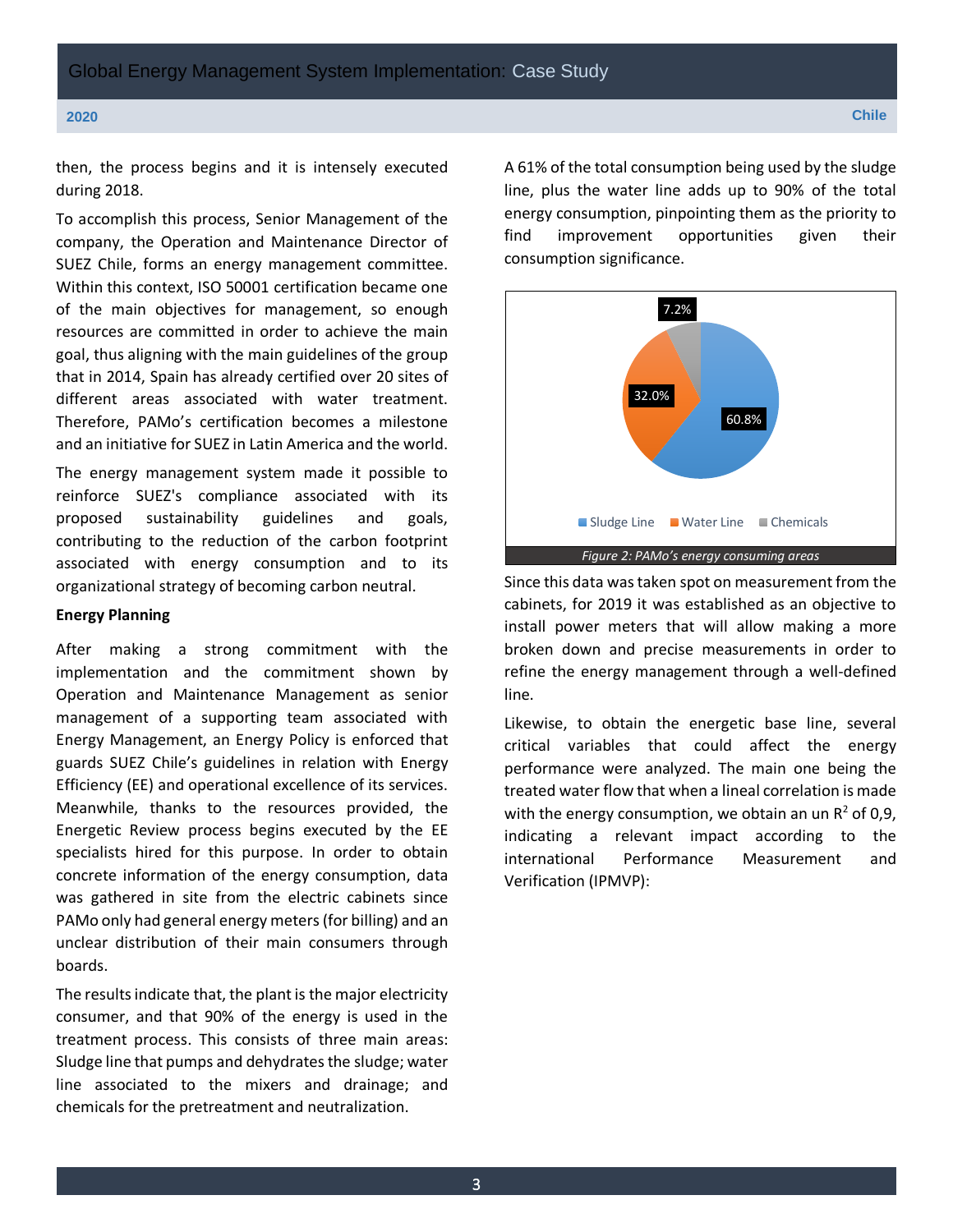

Regarding the base line calculates the performance improvement to the year 2019 comes into a 5.51% according to the energy indicator.

# Do, Check, Act

Once identified the most relevant energy consumptions, key activities were performed that allowed the energetic performance improvement, mainly associated to:

- Staff training both in site and managerial (30 people)
- Search for energy efficiency opportunities
- Follow up meetings of the SUEZ Chile Energy Management committee

This committee is formed by a high range level of Directors and Managers such as HR, Building, Engineering, Occupational Health and Safety, Purchase and SERPRAM. This allows to give a true varied support to the energetic objectives proposed and to speed up the resource allocation in order to achieve them.

Furthermore, a key member of the committee is conformed by in site staff led by the head of plant. In this manner, decisions made are both validated by in site staff and high managerial staff.

The energy performance upgrades show a challenge for the workers at PAMo since the plant is built under energy consumption optimization criteria through very efficient technologies such as the Densadegs®, high-rate solids

contact clarifier, a high efficiency technology developed by SUEZ. The Densadeg Clarifier, Softener and Thickener is the water and wastewater industry's most robust, versatile process on the market. This high-rate system combines optimized flocculation, internal and external solids recirculation, thickening in two conjoined vessels to maximize hydraulic loading and treatment efficiencies. The proprietary blend of energy input and high volume solids recirculation reduces waste volumes and results in rapid settling operation and high quality treated water.

On the other hand, the SUEZ plant design incorporated the gravity force for the water conduction, what eliminated many pump stations at the molybdenum removal plant, reducing, in this way, the energy consumption in the whole process

Nevertheless, efforts during the implementation were focused on specific measures, such as, operational control on the flow of the reservoir to accomplish a better equipment performance thus, energy savings. This is due to water flow being the main variable affecting energy consumption, demonstrated above. To achieve this, Codelco´s key personnel in charge of managing the treatment flows according to environmental conditions, so effective communication is key to successfully accomplish the goal.

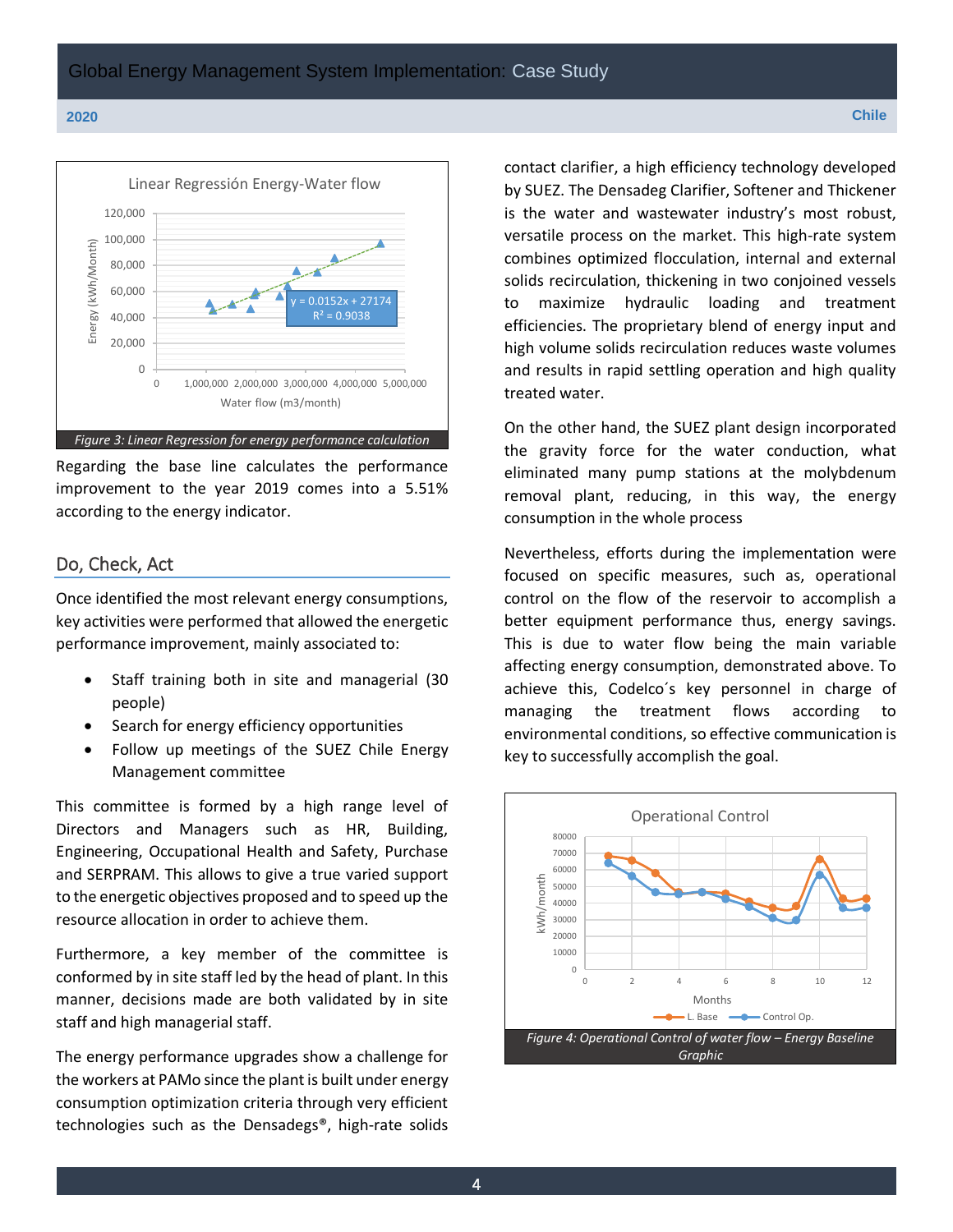The above, allows calculating and validating energy savings associated to the optimization of the inlet flow and the equipment operation depending on it.

As well, it was noticed an opportunity to perform a technological upgrade in the exterior lightings. They had a metal halide technology, which represented approximately a 10% energy loss, increasing the energy consumption.

This was clear to the staff as an obsolete technology in terms of energy efficiency. The upgrade was to replace the lightings to LED types and their base line information was obtained in the execution of the project (3 years) and a field survey of the substituted lightings. In this way, it was obtained the amount of useful lightings, power and using time, which allowed calculating their base line and the consumed energy after the upgrade.

The energy consumption difference of the base line and the calculation of the LED luminaries translates in savings up to 47% through the past 3 years.



# **Resources and validation tools**

The energy savings are validated through mathematical models or estimations from field data or with data obtained from the plant and SCADA system records. To improve the data quality, it was set as an objective for 2019, the incorporation of power meters that can register energy consumption of each defined area, such as the sludge line, water line and chemical line. In order

to achieve a more accurate energy management through defined energy performance indicators such as consumed energy of an area and the variables involved (outlet flow). By the year 2020, it is expected to establish more complex models associated to sludge production that can only be validated after a significant period of the plant's normal operation registered by this meters installed by the end of 2019, the investment for this project is abut \$USD 8,600.

This are just a few of the efforts that reflect the main changes in energy performance accordingly to the goals and targets proposed and accomplished throughout the year. Besides these efforts, other important activities are taking place, such as, awareness campaigns and trainings. Energy efficiency trainings and Management System took place in site to all of PAMo's operating personnel, but also in the headquarters in Santiago, to each member of the management committee within their different levels. The above was considered as a key element to accomplish a commitment level of every worker of every level. Due to the acquired knowledge, they felt motivation to discover new improvement opportunities.

Another key point accomplished by the EnMS was the workers awareness through purchases with energy efficiency criteria. This not only applies to critical equipment of the process itself, but also smaller equipment such as domestic appliances, lab equipment and such that were evaluated considering lifespan or asking for more guidance of the product provider.

### **Transparency**

SUEZ's transparency is a fundamental pillar due to the results of the energy performance reported to each worker of PAMo through an information board located in the control room and are communicated to the management committee through reports and presentations.

On the other hand, SUEZ Latin America's website [https://www.SUEZ-america-latina.com/\)](https://www.suez-america-latina.com/) actively publishes news related to the accomplishments of all